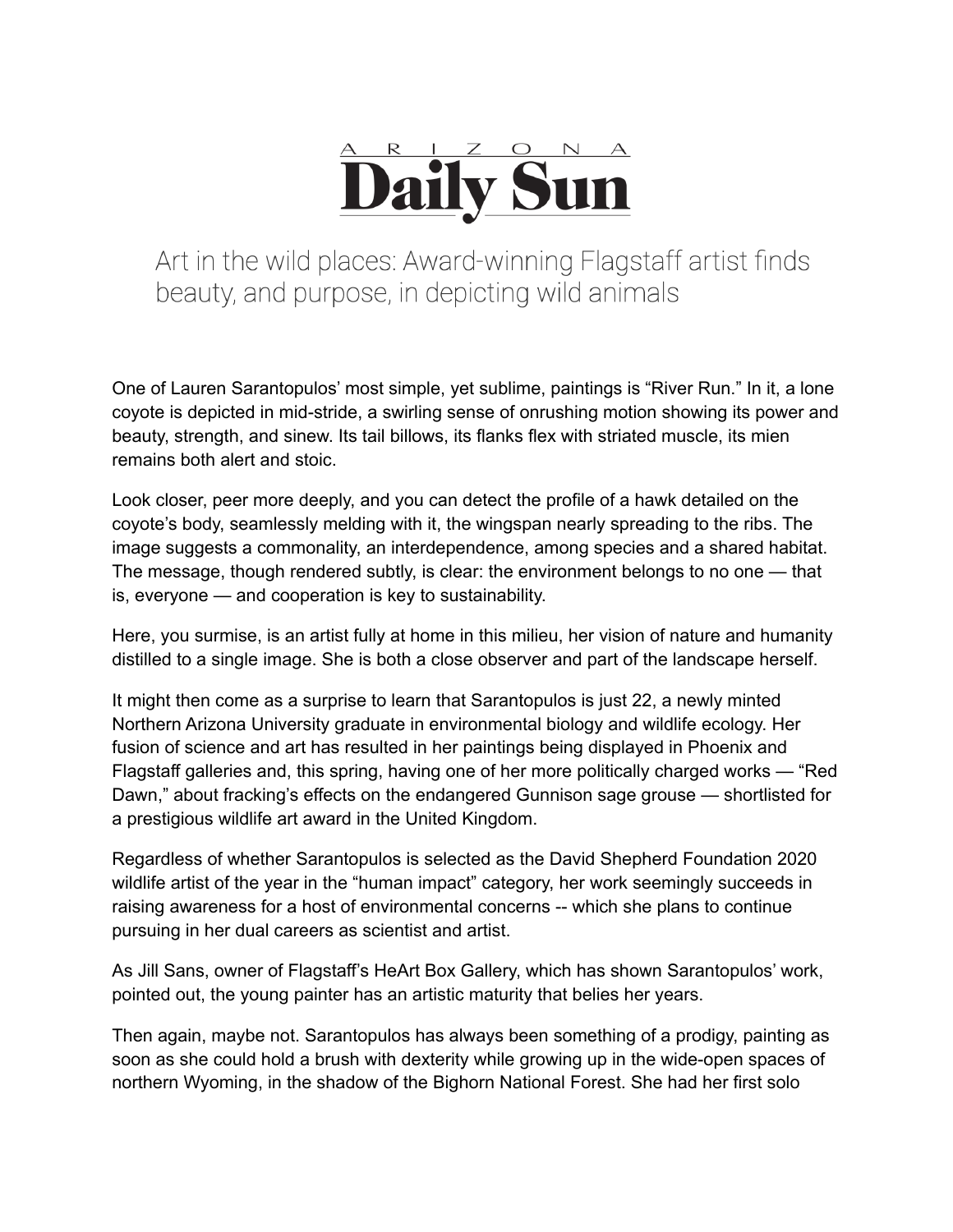show at age 13 — headline in the local paper: "Sheridan's da Vinci" — and drew some YouTube notoriety around the same time for her proficiency at niche art of speed painting.

College did not interrupt her artistic ambitions, though many of her classmates and professors in NAU's environmental biology department weren't aware of her so-called other life putting acrylic on canvas. By age 20, she had both her first exhibit in Arizona and a piece displayed at Shepherd's London gallery.

But for Sarantopulos, painting is not about awards or exhibits, though she says she's grateful for both. It's about the act of observing nature and depicting the ecosystem with empathy toward all of its creatures. She's been doing it since her toddlerhood, the redheaded only child roaming her parents' 5-acre spread with the family dogs and farm animals on the Sheridan plains, running through streams and sitting under cottonwood trees.

Her mother, Michelle, had a college degree in fine arts and passed along that artist's eye.

"I've always painted," she said, simply. "I went through many styles: pop art, abstract. But as I got older, I became very passionate about the environment, especially after I moved to Arizona (for her senior year in high school, in Prescott). But I've been painting wildlife in Wyoming for a long time. It's an interesting subject to paint, there are so many types of animals."

In fact, much of Sarantopulos' recent paintings were influenced by her return to Wyoming in the summer while working with Yellowstone Park environmentalists. What captivates her is the ecological balance at the park, seen essentially nowhere else in the United States.

"I'm fascinated by that area because they still have the full set of animals from pre-colonization," Sarantopulos said. "You can still see the way the animals interact ecologically -- bears, wolves, and owls. I just keep coming back to them in my work."

Yet, as she's become more educated, her painting has taken on a more political edge. That emphasis is evident in "Red Dawn," a gorgeous rendering of the regal, puffed-up sage grouse next to a wolf, silhouetted by a rutilant, sun-searing sky and, looming ominously in the background, in black and white stripes perhaps suggesting an ecological prison, an oil fracking derrick.

The Gunnison sage grouse has long been endangered and its sagebrush habitat has been torn asunder by fracking. In April, the Trump administration announced plans to vastly expand drilling and fracking in southwestern Colorado, prime home to the grouse. This was no time, then, for Sarantopulos to be subtle in her painting about the potential ecological danger therein.

"When I'm painting now, it's not just capturing the wildlife, it's also about making people look deeper at the subject matter," she said. "When you're out in nature, people get so caught up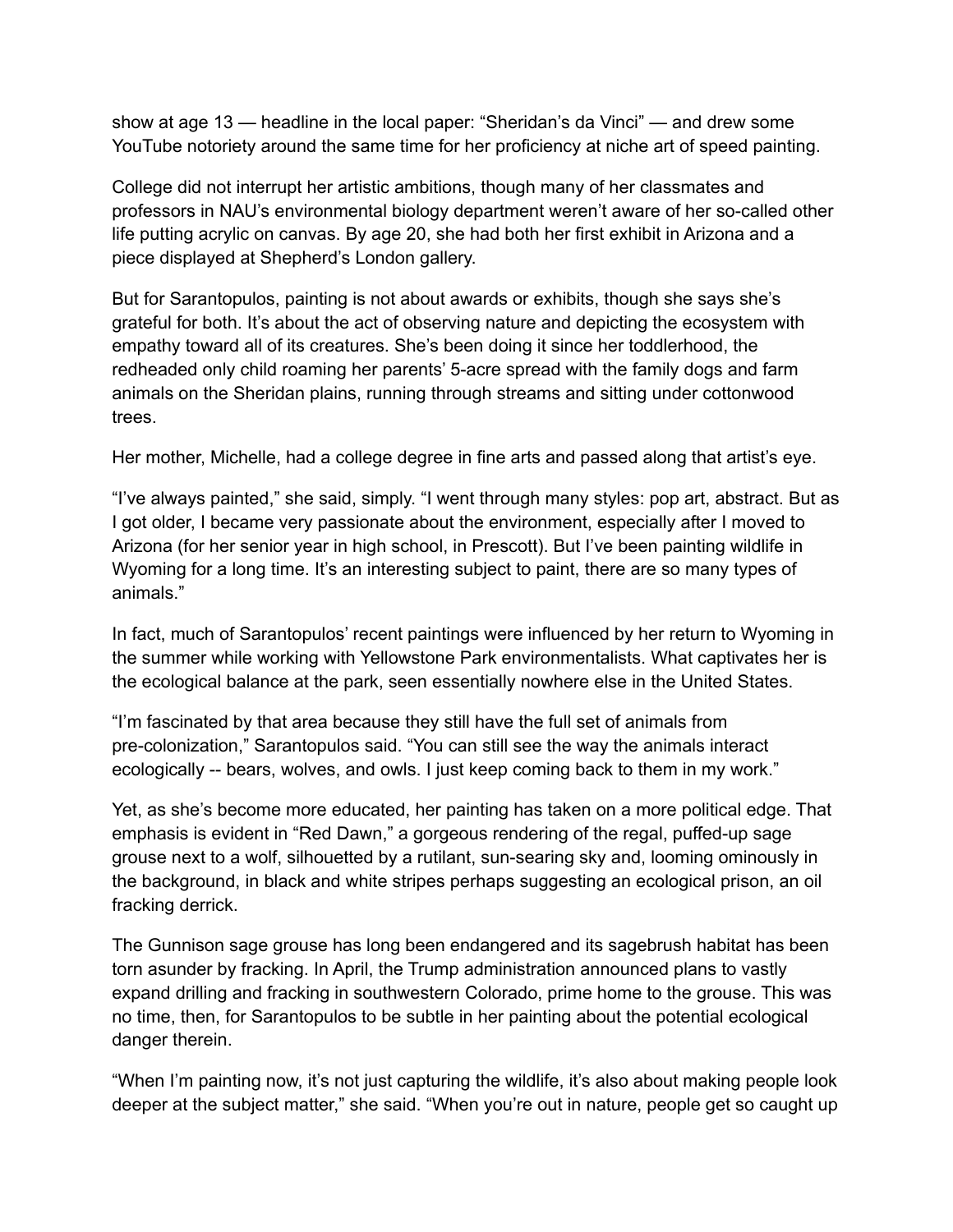in their day-to-day lives that we don't realize the beauty around us. If I can help inspire people to look deeper at nature and see the beauty in the other lives we share this planet with.

"The piece Red Dawn is more politically charged, yes. Somebody looks at that and they know. But with a lot of my other pieces, it's not so in-your-face. You see a piece and the first thing some people might feel is, it's beautiful and moving, and look at it closer. I often hide animals inside other animals to make people look closer. That's the first emotion: they are intrigued by the piece. Often, I'll put (an artist's) statement next to it, like when I did an entire series on the Yellowstone Trophic Cascade and how important the wolves are ecological to keep the balance in the ecosystem."

The scientist in Sarantopulos comes out when asked to elaborate. She patiently explained how, in Yellowstone, the wolves keep down the elk population so that the cottonwoods aren't destroyed and beavers and fish can maintain their habitat.

It's all about connection, she said. If her art can educate, she said, so much the better.

"Art speaks across languages," she said. "That will draw people in. Then if I can add the education aspect, that's great. That's why I got a degree in environmental biology. People always ask, 'Why didn't you get a degree in fine arts?' I'm like, 'I've already got the art thing down and I needed to know more about the environment.' They go hand in hand. There's a disconnect we're getting better at now between art and science, and my goal is to try to pull the two together more."

Sans, the HeArt Box owner, and curator said Sarantopulos' paintings work because her passion for nature, political and otherwise, shines through.

"When you come from a place where you care deeply, you can pull people in and connect in a way that's not (politically) abrasive," Sans said. "You want to move them to action. By creating a beautiful piece of art about, say, wolves, that reaches people. When we had her show, it was probably one of the most well-responded to shows I've had. People connect to animals more than they sometimes do to other people. By having a painting of wolves, it pulls someone in and creates the opportunity for conversation about what this piece is really about."

Not all of Sarantopulos' work is overtly political, but the mere fact of choosing wildlife art can be construed as a political choice. By the same token, Sarantopulos lists her artistic influences as Georgia O'Keeffe and Frieda Kahlo — "finding beauty in things people don't often find beauty in," she said — and wildlife artist and conservationist Emily Lamb, Shepherd's granddaughter.

Now, Sarantopulos seems at a crossroads in her young life. She wants to paint. Has to paint. Yet, she also wants a career doing scientific fieldwork. At the end of June, she will